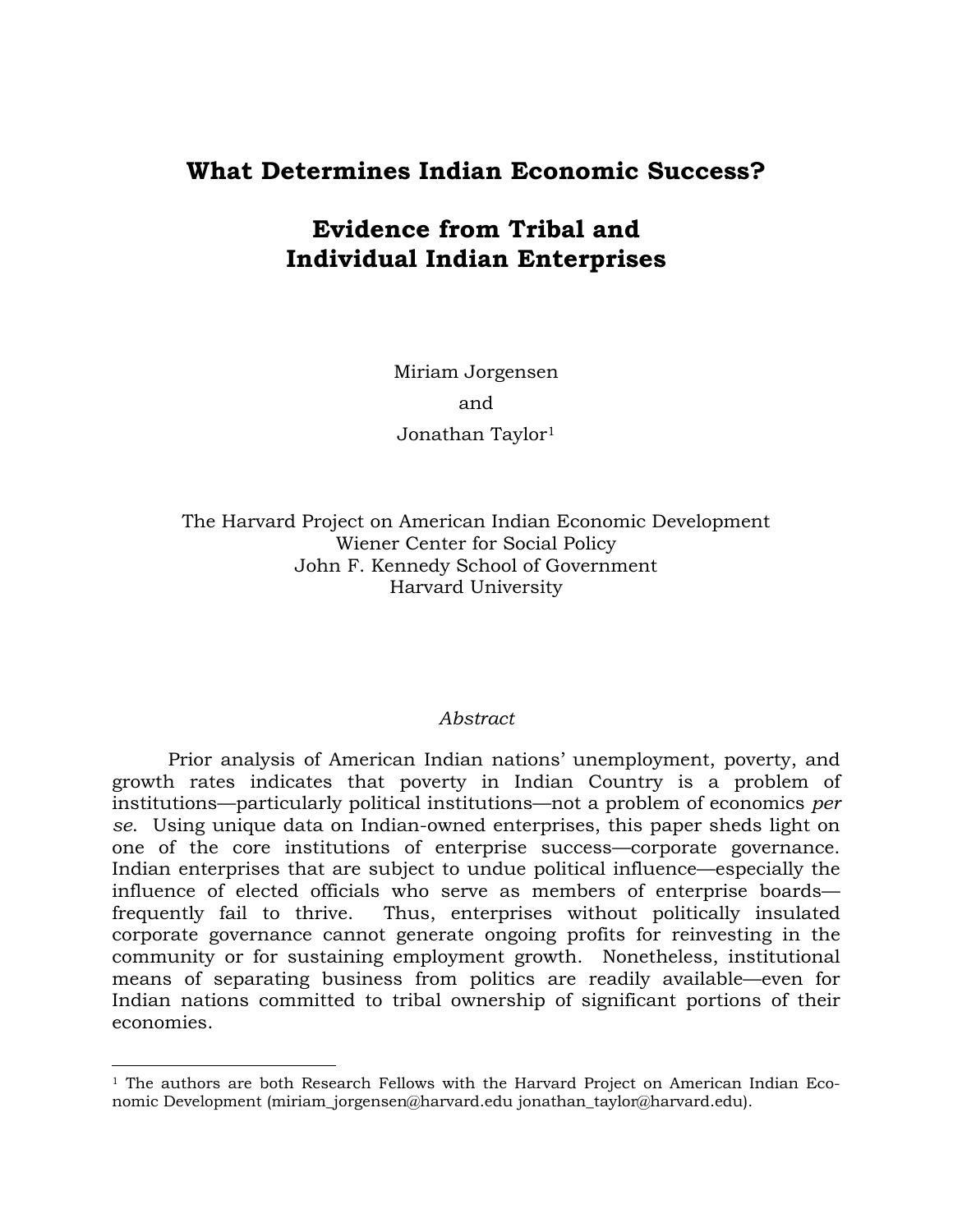The subject of economic development in Indian Country is well-plowed territory. Presidential Commissions and Congressional Committees have investigated, tribal policy makers have experimented, bankers have innovated, and Indian entrepreneurs have put their time, talent, and treasure at risk.2 As a consequence of this multi-fronted attack on underdevelopment, a num[ber](#page-1-0) of salient patterns of success are coming into focus. This report applies statistical techniques to new data gathered in a joint effort by the National Congress of American Indians (NCAI), Alliance Management Systems, and the Harvard Project on American Indian Economic Development (hereinafter "the Harvard Project") funded by the Economic Development Administration of the US Department of Commerce (EDA).<sup>3</sup> The analysis uses survey responses from scores of tribal and individually o[wn](#page-1-1)ed Indian enterprises, representing nine commercial sectors, to isolate factors that contribute to enterprise success. The findings accord with previous research and reinforce policy approaches that the most successful enterprises in Indian Country already follow. The findings also suggest that new directions in federal policy are warranted.

### **Previous Research of the Harvard Project**

The Harvard Project began in the mid-1980s with the question: What strategies work around Indian Country for reducing chronic Indian poverty? At the time, Indian gaming operations were modest and yet some tribes seemed to be pulling ahead of their peers in terms of reducing unemployment and sustaining tribal economies. Project researchers sought to find out what they were doing and why it worked. Since then, Project professors, fellows, and graduate students have logged hundreds of person-days on the ground in Indian Coun-

<span id="page-1-0"></span> <sup>2</sup> See for example, Kalt, Joseph P. and Stephen E. Cornell, *eds.*, *What Can Tribes Do? Strategies and Institutions in American Indian Economic Development* (Berkeley: University of California, 1992); *Economic Development in Indian Reservations:* Hearing before the Committee on Indian Affairs, United States Senate, One Hundredth Congress, second session, September 17, 1996 (Washington: GPO, 1996); Legters, Lyman H. and Fremont J. Lyden, *American Indian Policy: Self-Governance and Economic Development* (Westport, CT: Greenwood Press, 1994); *Indian Economic Development*: Oversight Hearing before the Subcommittee on Native American Affairs of the Committee on Natural Resources, United States House of Representatives, One Hundred Third Congress, first session, (Washington: GPO, 1993); *Moving Toward Self-Sufficiency for Indian People: Accomplishments 1983-84: An Interdepartmental Report Prepared by the Department of the Interior and the Department of Health and Human Services* (Washington: US Department of the Interior, 1984).

<span id="page-1-1"></span><sup>3</sup> See Wright, Victoria, *et al.*, *Building the Future: Stories of Successful Indian Enterprises* (Washington, D.C.: National Congress of American Indians, 2000). This paper is derivative of that work (Appendix D, in particular] and we are grateful to NCAI for their support and cooperation in conducting this research. We refer interested readers to *Building the Future* for nineteen case studies of Indian enterprise success.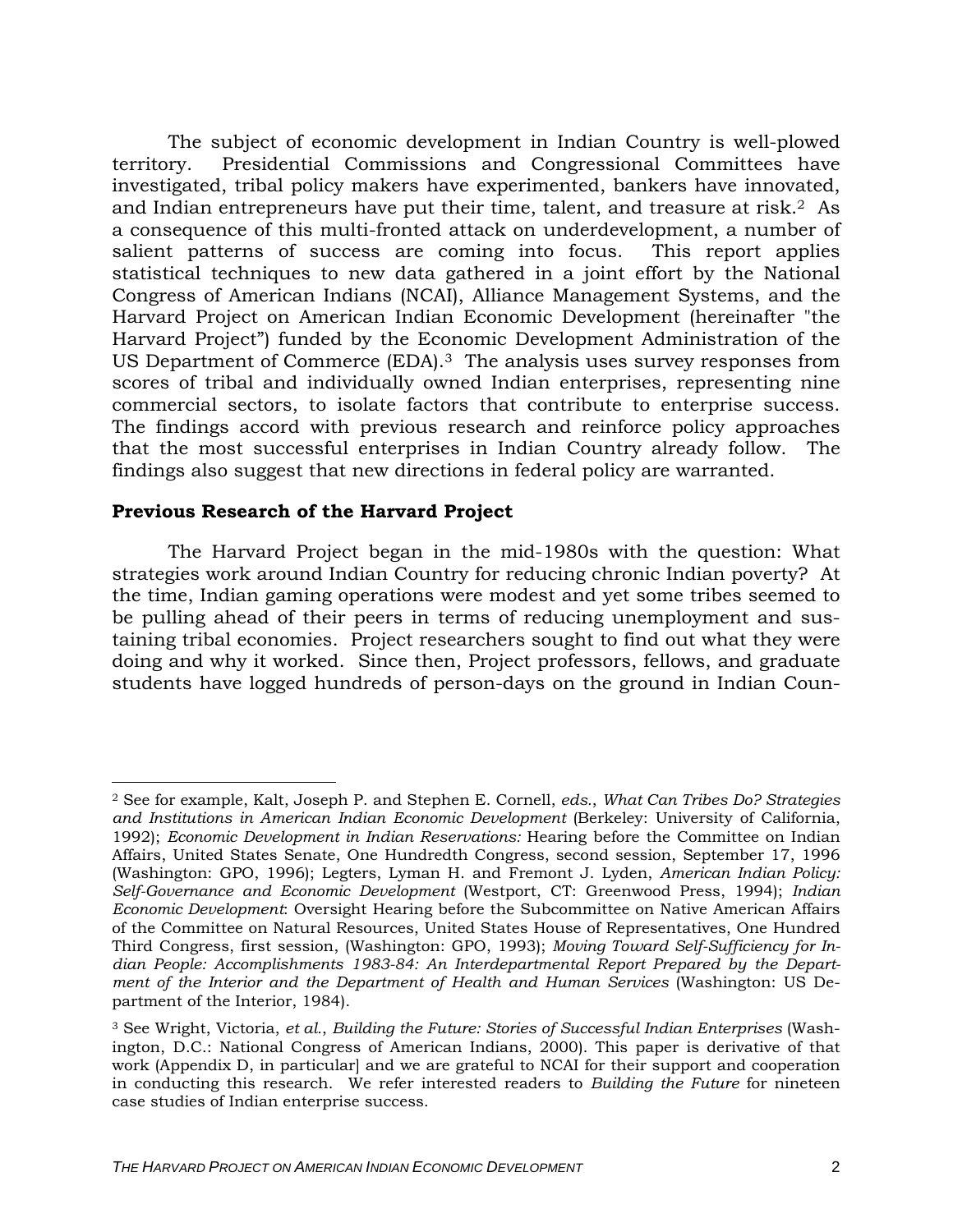try and consistently find that there are three keys to Indian economic development.4These keys are:

- 1. *Sovereignty Matters* Where tribes make their own decisions about what approaches to take and what resources to develop, they consistently out-perform outside decision-makers. Whether it is timber operations under PL 93-638, Indian Health Service programs under self-governance compacts, or water rights made secure under a treaty settlement, tribes do better when they themselves make the decisions.<sup>5</sup> Because tribes bear the consequences of their governments' d[ec](#page-2-1)ision-making, whereas the Bureau of Indian Affairs, non-tribal developers, state governments, and other outsiders do not, tribes that make their own development decisions do better.
- 2. *Culture Matters* Not long ago, the federal government espoused the argument that acculturation was a means to development. Indians, they argued, would develop as soon as they shed their "Indian-ness."6 Research by the Harvard Project finds exactly the opposite: Ind[ia](#page-2-2)n culture is a resource that shores up the strength of government and has concrete impacts upon such bottom line resultsas forest productivity and housing quality.<sup>7</sup> Not only does

- i) to conduct basic research into the causes and consequences of development success in Indian Country;
- ii) to offer practical research and advice to tribes, pan-tribal organizations, and urban American Indian associations on matters ranging from program design to processes for constitutional reform;
- iii) to educate senior executives in Indian Country in the US and among First Nations in Canada about the findings of the Harvard Project; and
- iv) to identify, honor, and celebrate excellence in tribal government and management through the Honoring Nations awards program.

<span id="page-2-1"></span>5 See for example, Krepps, Matthew B. and Richard E. Caves, "Bureaucrats and Indians: Principal-Agent Relations and Efficient Management of Tribal Forest Resources," *Journal of Economic Behavior and Organization* 24(2)(1994): 133-151; Dixon, Mim, Yvette Roubideaux, Brett Shelton, Cynthia Mala, and David Mather, *Tribal Perspectives on Indian Self-Determination and Self-Governance in Health Care Management* (Denver: National Indian Health Board, 1998).

<span id="page-2-2"></span>6 "Indian economic development can proceed only as the process of acculturation allows," from US Department of the Interior, Bureau of Indian Affairs, "Economic Development of Indian Communities," in United States Congress, Joint Economic Committee, *Toward Economic Development for Native American Communities* (Washington: GPO, 1969).

<span id="page-2-3"></span>7 Jorgensen, Miriam R., "Governing Government," manuscript, January 1998; Jorgensen, Miriam R., "History's Lesson for HUD and Tribes," manuscript, April 2000.

<span id="page-2-0"></span> <sup>4</sup> Currently, there are four basic missions of the Harvard Project and its sister organization, the Udall Center for Studies in Public Policy at the University of Arizona, all of which involve fieldbased work: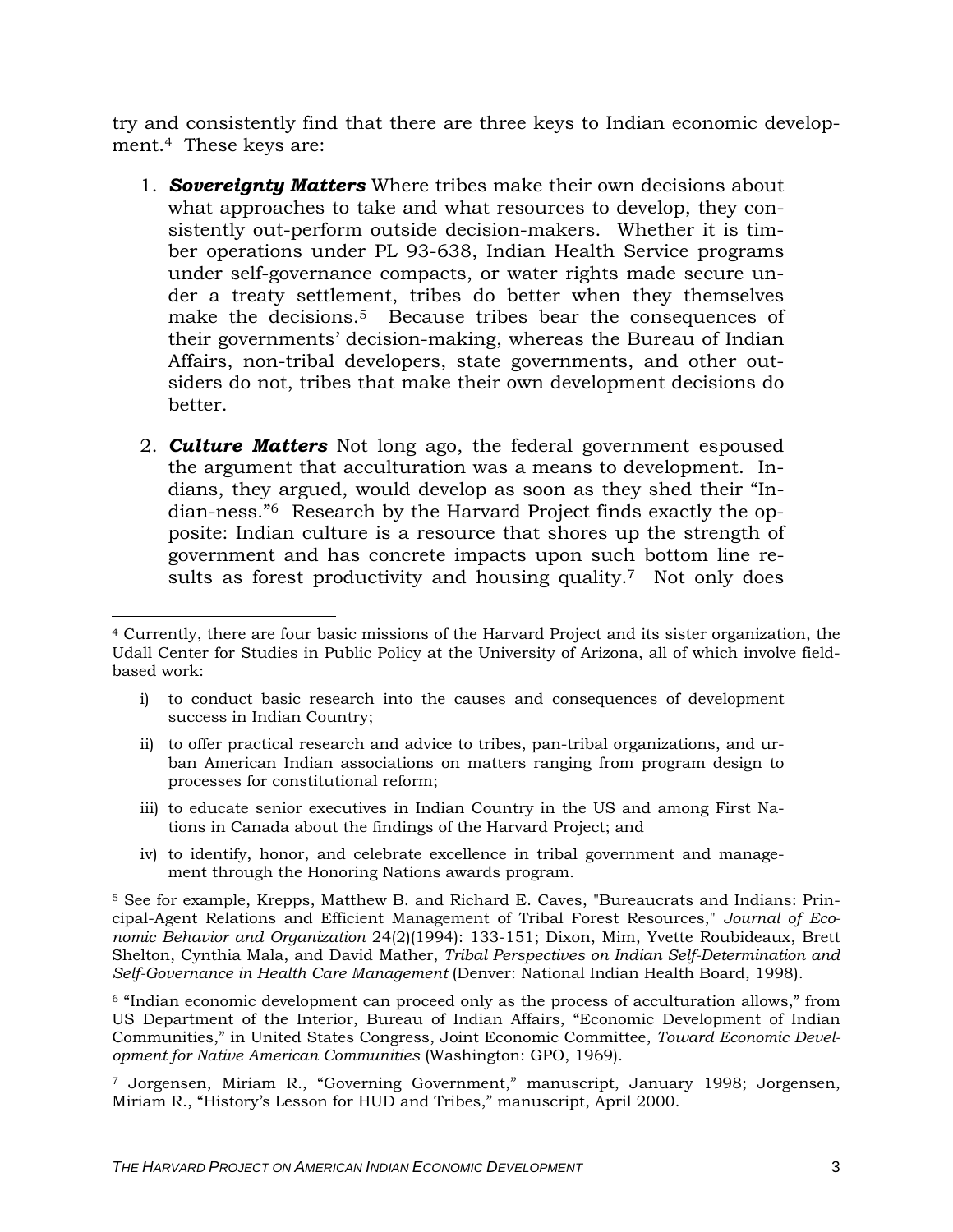the consent of the governed matter (as high school civics texts teach), but a congruence between the institutions of government and the views of the governed about what is *appropriate* government matters to success.<sup>8</sup> In short, good institutions of governance match cultural norm[s](#page-3-0) of political propriety.

3. *Institutions Matter* In addition to defending their sovereignty and having institutions that match their cultures, successful tribal governments share a few core institutional attributes. They settle disputes fairly, they separate the functions of elected representation and business management, and they successfully implement tribal policies that advance tribal strategic goals. Fair dispute resolution is essential to the accumulation of human, financial, and infrastructural capital because it sends a signal to investors of all kinds that their contributions will not be expropriated unfairly (see below). Separating business and government is critical because many Indian businesses are government-owned (occasionally by law and frequently by design). This feature invites the conflation of two contradicting institutional virtues—good constituent service to voters and fiduciary duty to shareholders—and thereby creates tremendous risk to profitability as elected leaders are pressured to interfere in business on behalf of voters (see below). Finally, effective administration is a feature of successful tribes because, without it, legitimacy deteriorates and sovereignty is eroded as opportunities go untapped or other powers fill the vacuum left by weak tribal government.

Essentially, the research of the Harvard Project finds that poverty in Indian Country is a political problem—not an economic one. There has been a substantial supply of labor in Indian Country for decades, yet scores of economic development plans have been unable to tap that supply on a sustained basis and thereby improve the fortunes of Indian households. Likewise, tribes possessing natural or capital resources have not led the vanguard of development. While a lack of resources can hamper tribes, and certain systemic features of Indian Country confound investment (for example, the difficulty of collateralizing trust lands), the Harvard Project finds that the real deficiency in Indian Country is a shortage of safe havens for capital. The ability to create

<span id="page-3-0"></span> <sup>8</sup> Cornell, Stephen E., "Where's the Glue: Institutional Bases of American Indian Economic Development," National Bureau of Economic Research, Conference on Political Economy, December 1990, revised February 1991; Cornell, Stephen E. and Joseph P. Kalt, "Where Does Economic Development Really Come From? Constitutional Rule Among the Contemporary Sioux and Apache," *Economic Inquiry* 33(3)(1995):402-26; and Cornell, Stephen E., and Joseph P. Kalt, "Successful Economic Development and Heterogeneity of Governmental Form on American Indian Reservations," in Merilee S. Grindle, ed., *Getting Good Government: Capacity Building in the Public Sectors of Developing Countries* (Cambridge, MA: Harvard Institute for International Development, 1997), pp. 257-296.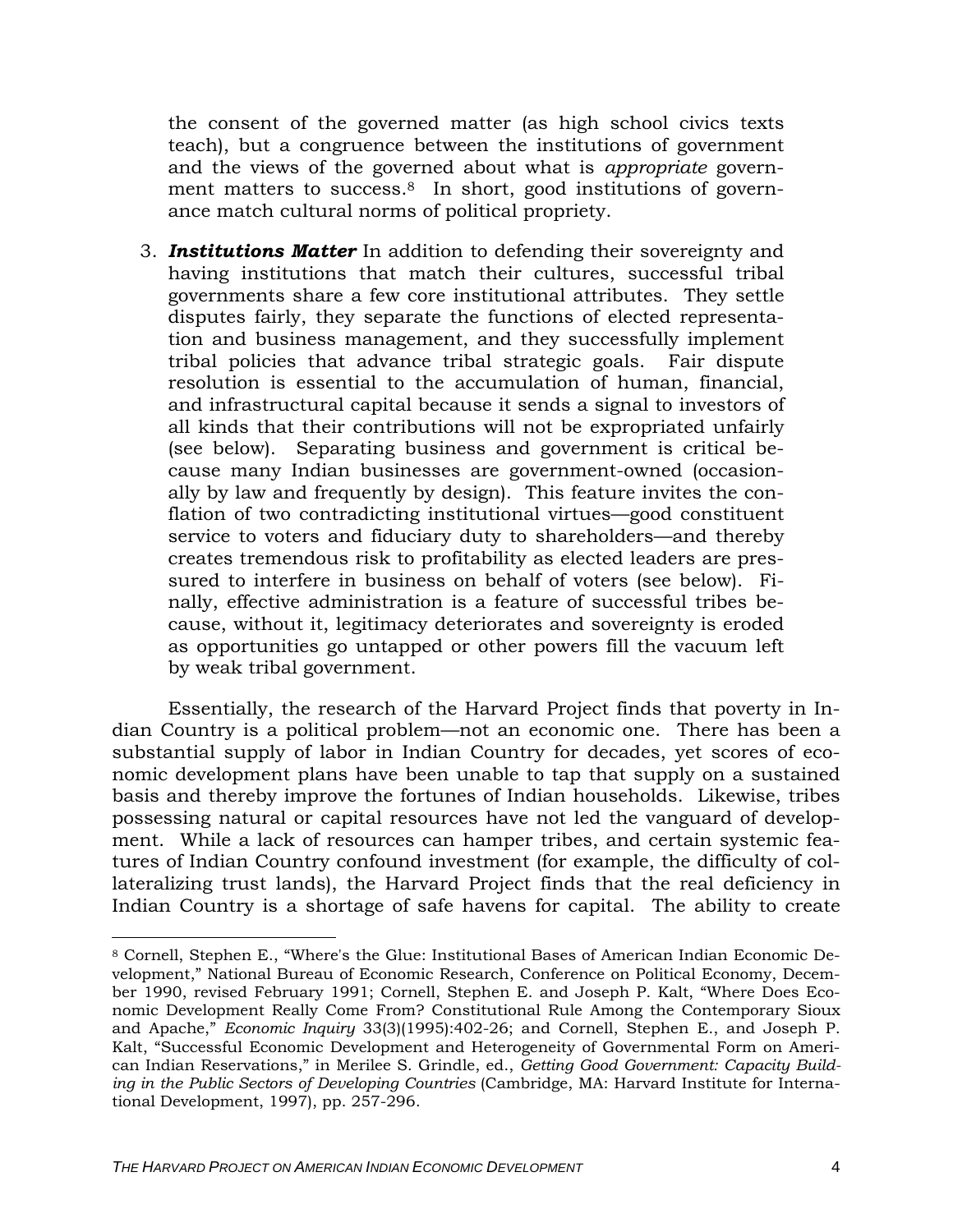these safe havens is largely a matter of tribal political and institutional effectiveness.

[Table 1](#page-4-0) provides concrete evidence of the value of stable and effective governing institutions. The data demonstrate the payoff to reservation employment levels when a tribe has an independent means of resolving disputes. The estimates are based on information from 67 tribes with more than 1000 members and show the results of a statistical analysis that controls for development-relevant factors such as natural resources, educational attainment, and local market conditions. Thus, all else equal, tribes that implement a separation of powers that leaves their dispute resolution mechanisms outside political influence enjoy a 5 percent lower level of unemployment than tribes that do not.

# <span id="page-4-0"></span>**Table 1 Contributions of Alternate Forms of Government to Reservation Employment Levels**

|                                                | <b>General Council</b> | <b>Parliamentary</b> | <b>Strong Chief Exec</b> |
|------------------------------------------------|------------------------|----------------------|--------------------------|
| <b>No Neutral Dispute</b><br><b>Resolution</b> |                        | $10.8\%$             | 14.9%                    |
| <b>Neutral Dispute</b><br><b>Resolution</b>    | 5.0%                   | 15.8%                | 19.9%                    |

Note: Contributions are reported at mean sample values and are measured relative to a reservation with a general council (i.e., Athenian democracy) form of government, with no independent judiciary. All effects shown are statistically significant at the 90 percent level and higher.

Source: Cornell, Stephen and Joseph P. Kalt, "Where's the Glue: Institutional Bases of American Indian Economic Development", National Bureau of Economic Research, Conference on Political Economy, December 1990, revised February 1991.

Just as neutral dispute resolution has a concrete effect on employment, creating a separation between business and government has a material impact on the profitability of enterprises. [Table 2](#page-5-0) summarizes the results of an informal survey in which tribal leaders reported on the separation in their tribes between elected leadership and enterprise management. Enterprises whose management is insulated from elected bodies face odds of profitability of nearly seven-to-one, whereas enterprises where elected leaders participate in management face odds of profitability little better than one-to-one.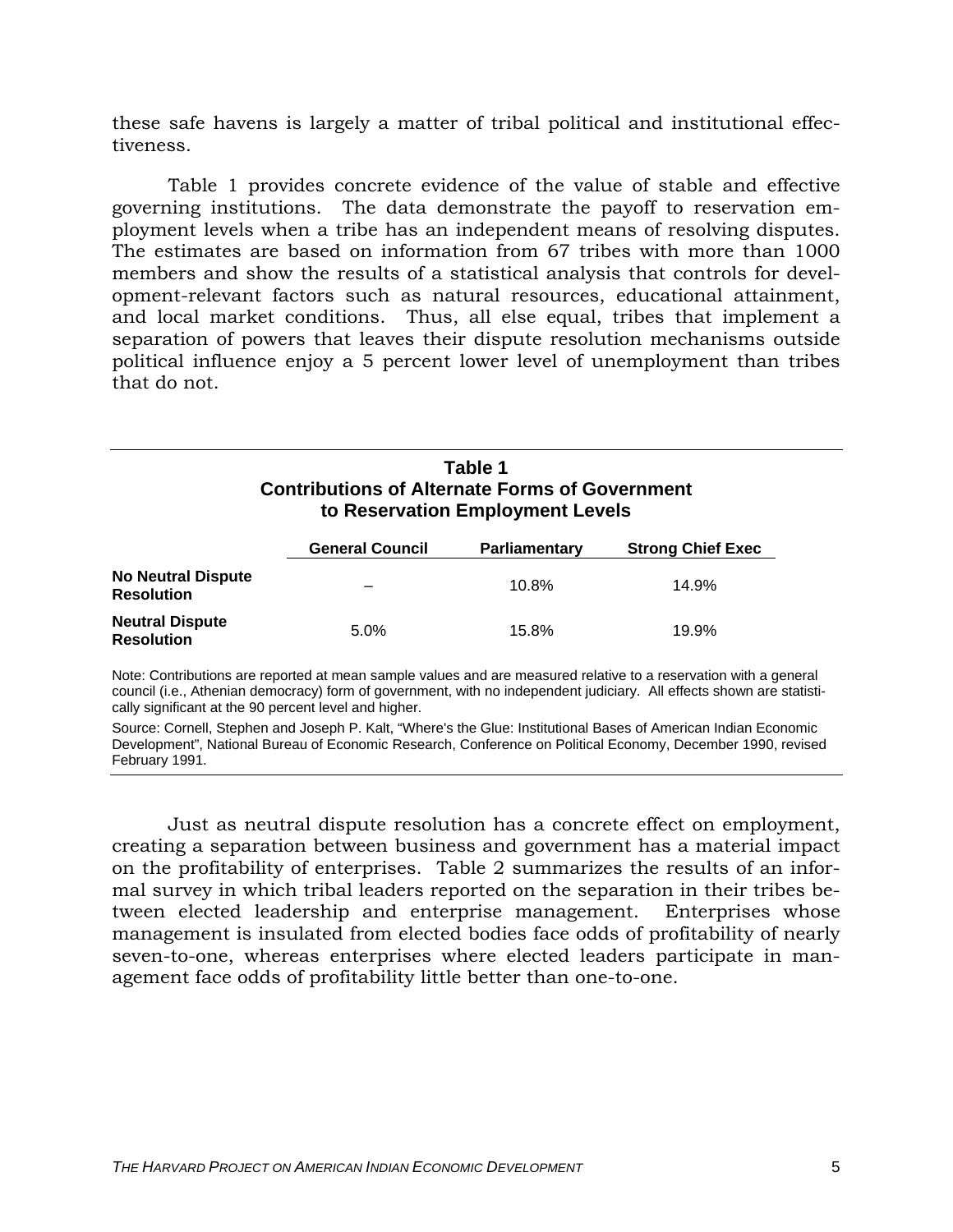# <span id="page-5-0"></span>**Table 2 Profitability of Tribal Enterprises**

Independent vs. Council-Controlled Management

|                           |                   | Odds of               |                      |
|---------------------------|-------------------|-----------------------|----------------------|
|                           | <b>Profitable</b> | <b>Not Profitable</b> | <b>Profitability</b> |
| Independent               | 34                | 5                     | 6.8 to 1             |
| <b>Council Controlled</b> | 20                | 14                    | 1.4 to 1             |

Source: Survey of 18 tribal chairs participating in the National Executive Education Program for Native American Leadership. See also Kalt, Joseph P., "Before the United States Senate Committee on Indian Affairs: Statement of Prof. Joseph P. Kalt", Harvard Project on American Economic Development, John F. Kennedy School of Government, Harvard University, September 17, 1996.

Though compiled through informal means, [Table 2](#page-5-0) underscores a phenomenon reported in NCAI's nineteen case studies<sup>9</sup> and supported by the systematic data analysis presented later in this paper: Enterprise success hinges on freedom from political interference.

# **Statistical Analysis of Enterprise Survey Data**

The data analyzed in this paper are unique in that they cover conditions affecting economic development success in Indian Country at the individual firm level. The richness of the contribution made by the surveyed enterprises lies in the depth of the information provided. The survey respondents—both tribal enterprises and privately held Indian enterprises—shared information regarding employment sustainability, profitability, industry sector, location, governance structure, comparative advantages, and use of technical assistance. In the context of policy threats to tax Indian revenues and the usual risk that a competitor may glean proprietary information, the enterprises contributing to this study are remarkable for their sheer number—more than 70 contributed survey responses.<sup>10</sup> Together, this depth and breadth of information enable us to revisit the origi[na](#page-5-2)l question of the Harvard Project (What works and why?) in a systematic manner and to ask a number of additional questions, including:

- Does using technical assistance help firms? In particular, does EDA technical assistance make a difference in enterprise success?
- Does employing tribal or other Indian workers increase firms' success?
- Does advertising more help?

<span id="page-5-1"></span> $\overline{a}$ 9 Wright, *et al.*, *Building the Future,* p. 5 *et passim.*

<span id="page-5-2"></span><sup>10</sup> See Appendix C of Wright, *et al.*, *Building the Future*, for a list of the contributing enterprises and Appendix B for a copy of the survey designed by NCAI and the authors. Without the contributions of so many companies, this analysis would not be possible, as no other systematic data on Indian firms are available in Indian Country.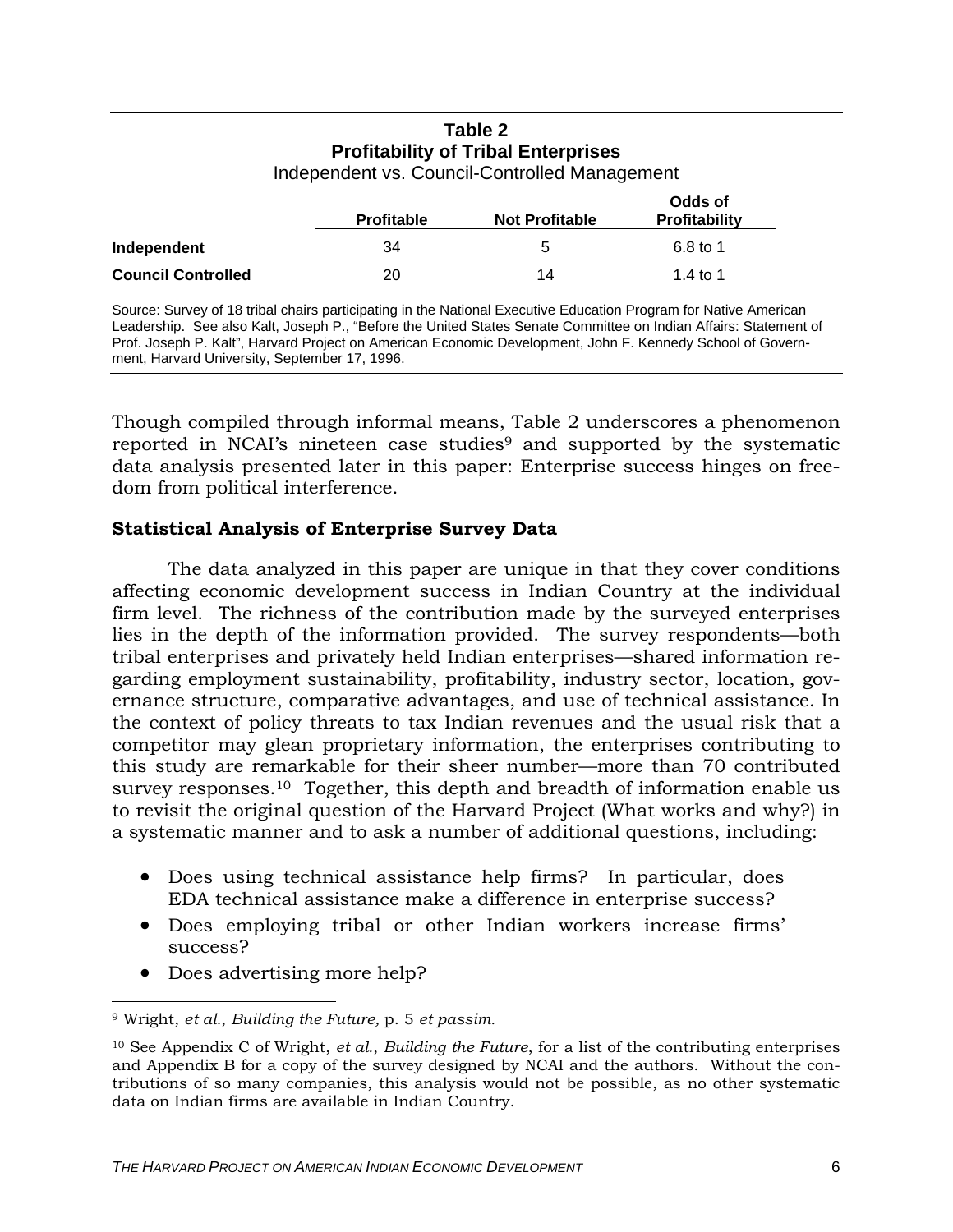- Does exploitation of Indian resources or tribes' other comparative advantages (like special economic niches) increase firms' success?
- Does creating boards of directors contribute to success?
- Does board structure matter, particularly separation from political leadership?
- Does tribal ownership matter to success?
- Does turnover in enterprise management affect success?

We approach this task with the statistical tool of multiple regression. Essentially, multiple regression is a way of isolating relationships in data that derive from observations of the world as it is (rather than from controlled scientific experiments). The technique allows us to ask: What is the influence of factors A, B, and C on outcome Y? To take an example from the newspapers, we can ask: What are the influences of age, weight, gender, family history, and cholesterol intake on the incidence of heart disease? Multiple regression can isolate environmental variables over which no one has much control (age, family history, and gender) from treatment (or policy) variables over which some control can be exercised (weight and cholesterol intake), and test the impact of other explanations (for example, smoking) on the outcome.

Here, our discussion will break down the variables to be analyzed into three main categories:

- i) the **dependent variable** is what we hope to be able to predict (firm success);
- ii) the **environmental variables** are independent measures that affect Indian enterprise success, but do not lend themselves to easy policy influence (for example, geographic market access), or they are variables that need to be accounted for so that the results are robust (industry sector); and
- <span id="page-6-0"></span>iii) the **policy variables** are factors that may contribute to success and over which tribal and federal governments have some control (for example, how enterprises are structured).

# **The Dependent Variable – How to Define Success**

The research of the Harvard Project repeatedly uncovers the long-term importance of profitability as a goal for tribal enterprises. While tribal governments often view employment as the immediate problem to solve, Project research shows that managing tribal enterprises primarily as jobs engines is a recipe for on-going subsidization or for failure. Long-term enterprise health depends on profitability: if an enterprise is minding its profitability, then employment will take care of itself. Competitive pressures in labor-intensive industries will tend to allow tribal enterprises to employ more workers per dollar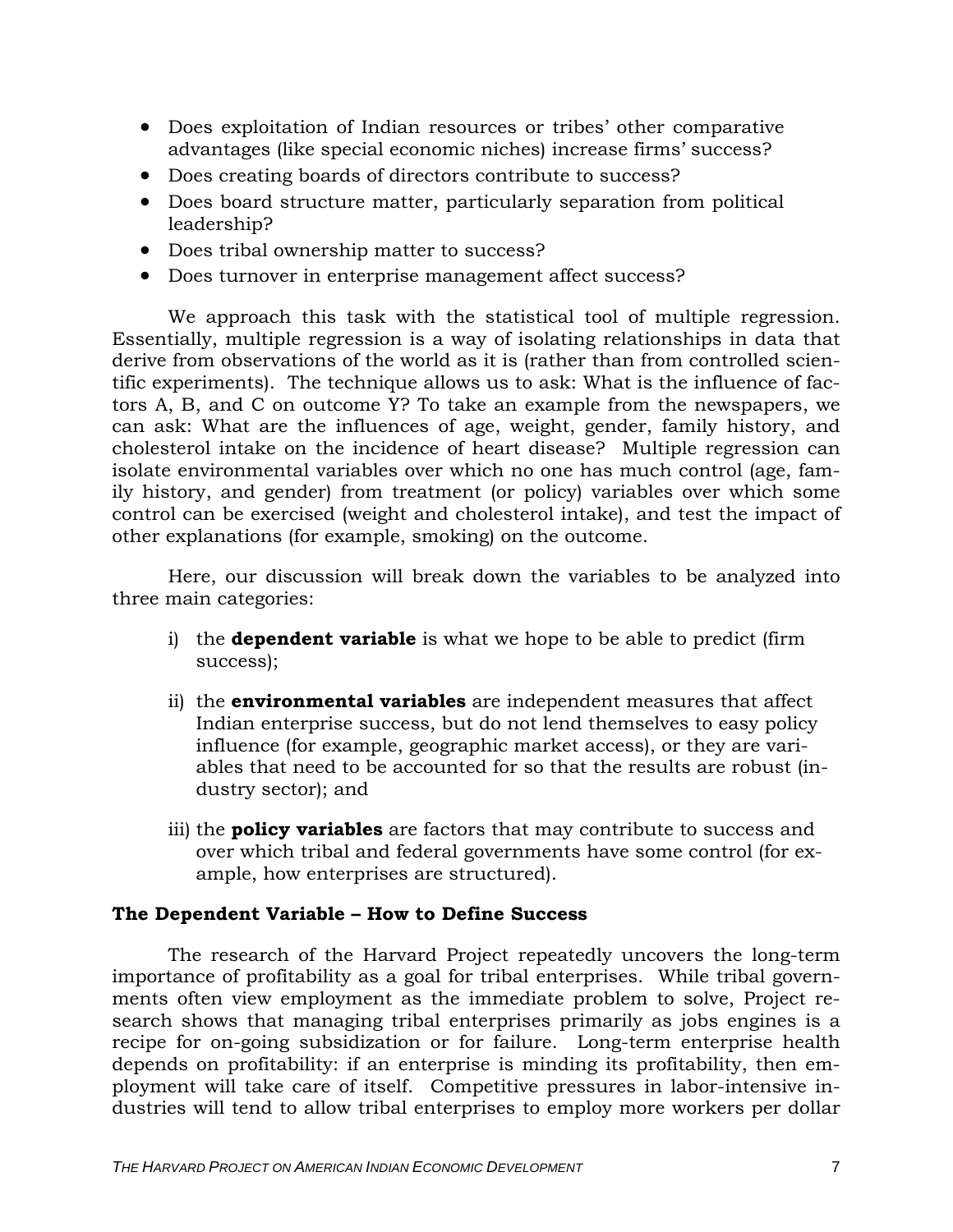invested. Conversely, competition in capital-intensive industries will allow less. Indian enterprises have to take employment intensity as a given fact of their competitive environment. It is a recipe for continuing losses if political pressures for jobs translate into mandates to enterprise management to operate against the grain of these competitive forces. For these reasons, we focus on profitability as the core measure of interest.

Having downplayed the importance of employment as a measure of success, we acknowledge that employment is nonetheless one of the ultimate goals of both federal policy and tribal economic development activity. Indeed, consultation with tribal leaders and Indian entrepreneurs confirmed to NCAI researchers that employment ought to be a key ingredient in any evaluation of Indian enterprise success.11Thus, we examine both profitability *and* employment trend.

First, we created an index for every enterprise based on gross and net income information (the "Profit Index").<sup>12</sup> Second, we created an index combining the profitability and employment i[nfo](#page-7-1)rmation reported in the surveys (the "Profit and Employment Index").<sup>13</sup> The higher the profitability of the firm, or the higher the profitability of the [fir](#page-7-2)m and the more capable it was of sustaining a favorable employment trend, the higher the relevant index score. With these two alternate measures of Indian enterprise success in hand, we set about to determine which enterprise attributes are related to high scores.

- 2 if their profit was one order of magnitude lower than their revenues; and
- 3 if their profit was of an equal order of magnitude as their revenues.

- 1 additional point if the number of jobs they provided remained constant over the period;
- 2 additional points if the number of jobs they provided increased over the period.

<span id="page-7-0"></span> <sup>11</sup> Wright, *et al.*, *Building the Future*, p. 2.

<span id="page-7-1"></span><sup>&</sup>lt;sup>12</sup> Because tribal enterprises are generally unwilling to share actual profitability information, the survey asked for revenues and net income to be reported in orders of magnitude (powers of ten—thousands, tens of thousands, hundreds of thousands, etc.). The profitability index is based on a ratio of the reported gross revenue and net income. Firms received:

<sup>0</sup> if their profits in the last year were negative;

<sup>1</sup> if their profit in the last year was two orders of magnitude lower than their revenues;

<span id="page-7-2"></span><sup>&</sup>lt;sup>13</sup> Employment is added to the profitability index via a comparison of employment levels in the reporting year to employment levels three years earlier. Firms received an addition to their profitability index depending on their ability sustain employment over the period. They received:

<sup>0</sup> additional points if the number of jobs they provided was shrinking over the period;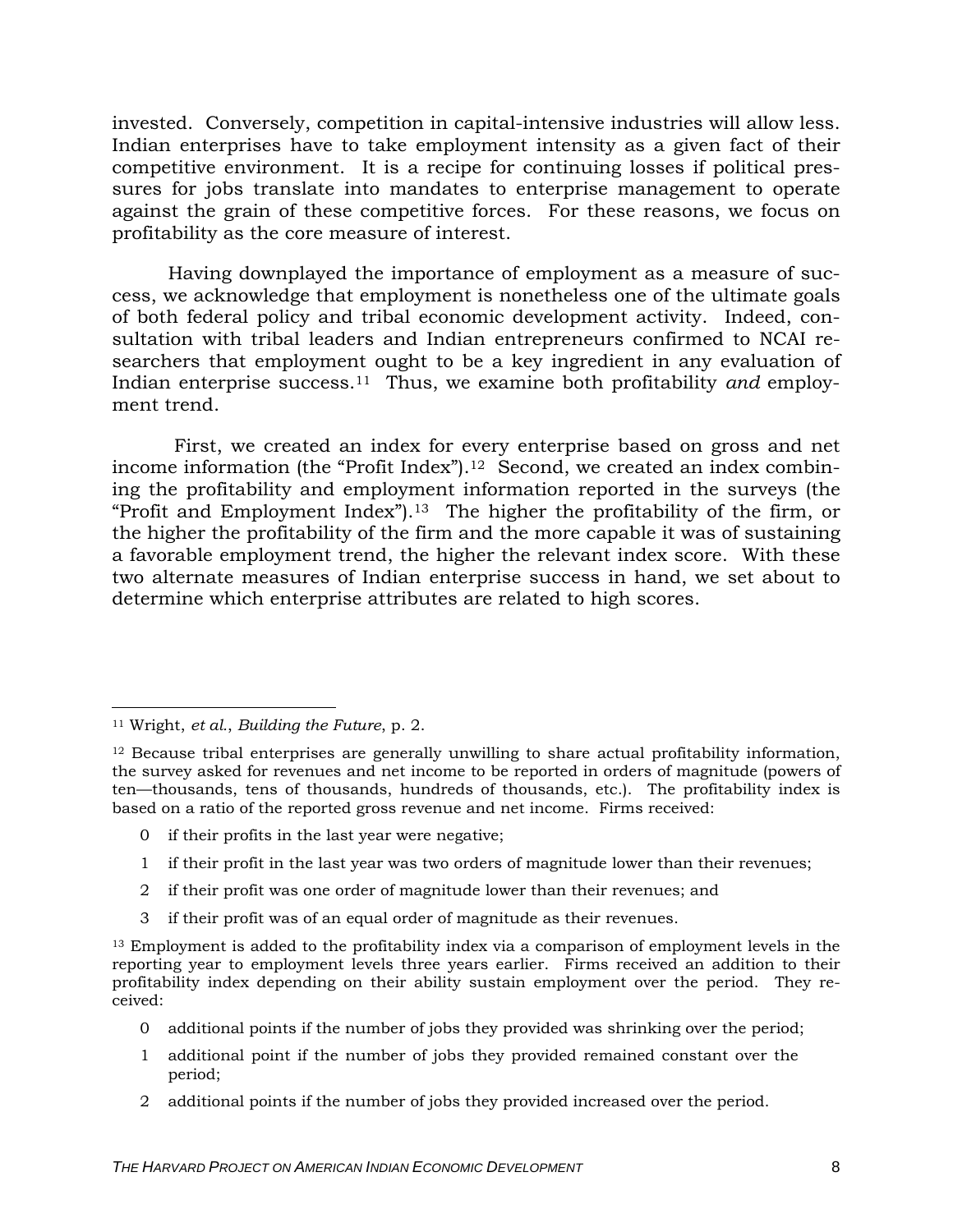#### **Environmental Variables**

Before identifying the determinants of success, it is important to take account of variation in the data that results from factors beyond tribal control. This is variation that affects a firm's success, but cannot reasonably be a policy variable with which tribes could hope to influence success. For example, a firm's location may be strongly correlated with the success measure used here, but "relocate" is not useful advice to an enterprise manager committed or required to stay on or near a particular reservation. Our question should be, *given* an enterprise's location, what other factors affect its success?14

Similarly, reporting firms represent a wide array of industries, and the success results from those industries are highly variable. While is it possible to make a strategic choice about which industries to enter, such decisions require a great deal more data than is available here, and therefore, a better question is this: Which choices affect *all* firms' success, after accounting for their particular industrial sectors?15

### **Determinants of Success – The Independent Variables**

As noted above, we use the dataset to ask a number of questions. Our analysis yielded three strong findings:

- <span id="page-8-2"></span>i) *firms with outstanding technical assistance (TA) needs tend to perform more poorly;*
- ii) *firms with non-politicized boards of directors tend to perform better; and*
- iii) *firms that were tribally owned tend to perform more poorly.*

<span id="page-8-0"></span> <sup>14</sup> Inadvertently, most survey respondents viewed the location question as it was posed on the survey as an "either/or" proposition and therefore checked only one box on the list of possible location variables (on-reservation, off-reservation, urban, rural) rather than two (see question two, Appendix B in Wright, *et al.*, *Building the Future*). This feature of the responses makes statistical analysis of location difficult. Nonetheless, we constructed the variable "Location" to take account of the information we did have; "Location" is coded 0 if the enterprise is located in a rural area or on the reservation and is coded 1 if the enterprise is located in an urban area or off the reservation.

<span id="page-8-1"></span><sup>15</sup> That said, it is interesting to note that gaming is *not* an industry with above average returns when compared to the other enterprises in the sample. Our first tests controlled for every industry sector reported in the survey—agriculture, construction, fish and wildlife, gaming, natural resources, services, and tourism. In this sample, only those enterprises in the agriculture and natural resource sectors demonstrated returns that were significantly different from average; to preserve the statistical power of the dataset, these were the only industrial sectors we controlled for in the remainder of our work. Because one would expect substantial returns in the gaming sector, we suspect that self-selection bias may be a significant problem with this data. Indian tribes unwilling to highlight their gaming success in the contemporary political environment would likely opt not to respond to the survey.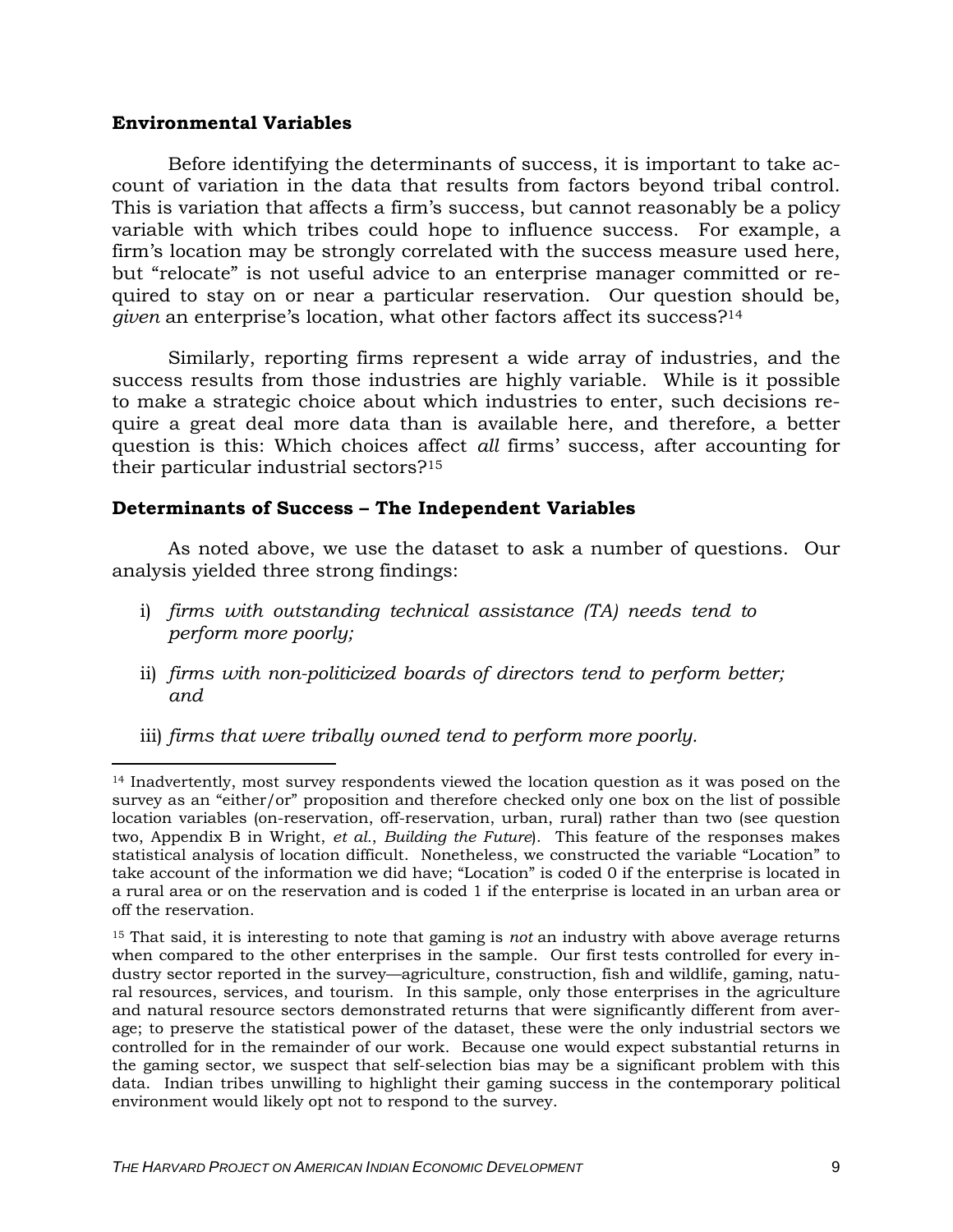[Table 3,](#page-9-0) below, shows the specific multiple regression results that point to these conclusions.16 The first column lists the six variables we find to be highly correlated wit[h e](#page-9-1)nterprise success. The second and third columns report the effects of these variables on the "Profit Index" and the "Profit and Employment Index," respectively.

#### <span id="page-9-0"></span>**Table 3 Determinants of Enterprise Success**  Effects on Profitability and Employment Sustainability

| ETHECTS ON PTOITCOULD THE CITY OF EXTINUOUS CHECTS ON PTOITCOULD |
|------------------------------------------------------------------|
| of Selected Enterprise Characteristics                           |
|                                                                  |

|                                                                      | <b>Measure of Enterprise success</b> |                                                        |
|----------------------------------------------------------------------|--------------------------------------|--------------------------------------------------------|
| <b>Characteristic of the Enterprise</b>                              | <b>Profit</b><br><b>Index</b>        | <b>Profit and</b><br><b>Employment</b><br><b>Index</b> |
| 1. The enterprise managers have received technical assistance.       | $-0.41$ <sup>†</sup>                 | $-0.34^{\ddagger}$                                     |
| 2. Technical assistance needs were not fully met.                    | $-0.92$                              | $-0.89$                                                |
| 3. Elected leaders do not sit on the enterprise board.               | 0.40                                 | 0.88                                                   |
| 4. The enterprise is tribally owned.                                 | $-0.43$                              | $-0.70$                                                |
| 5. The enterprise is in a rural or reservation location.             | 0.38                                 | 0.92                                                   |
| 6. The enterprise is in the agricultural or natural resource sector. | 1.70                                 | 1.52                                                   |
| 7. Constant term                                                     | 2.03                                 | 3.10                                                   |
| Proportion of the variation in performance explained by the model.   | 32%                                  | 22%                                                    |
| Number of valid observations in the sample                           | 59                                   | 53                                                     |
| Range of index values                                                | $0 - 3$                              | $0 - 5$                                                |
| Average index value                                                  | 1.85                                 | 3.38                                                   |

<sup>†</sup> For the profit index, all effects of the enterprise characteristics are statistically significant at the 90 percent confidence level; when a control for start-up enterprises is added (which may be more likely to utilize TA), enterprise managers' receipt of TA becomes a statistically insignificant variable and the statistical significance of the remainder of the variables rises to 94 percent.

‡ For the profit and employment index, all effects of the enterprise characteristics are statistically significant at the 90 percent confidence level except the first (enterprise managers have received TA), which is not significant at all; when a control for start-up enterprises is added (which may be more likely to utilize TA), the statistical significance of these other characteristics rises to the 95 percent confidence level.

A number of interesting results are readily apparent from [Table 3.](#page-9-0) First, whether profitability alone or a combined profitability and employment trend index is used as a measure of enterprise success, the results are very similar.

<span id="page-9-1"></span><sup>&</sup>lt;sup>16</sup> The general results shown are robust to other specifications, including multinomial logit.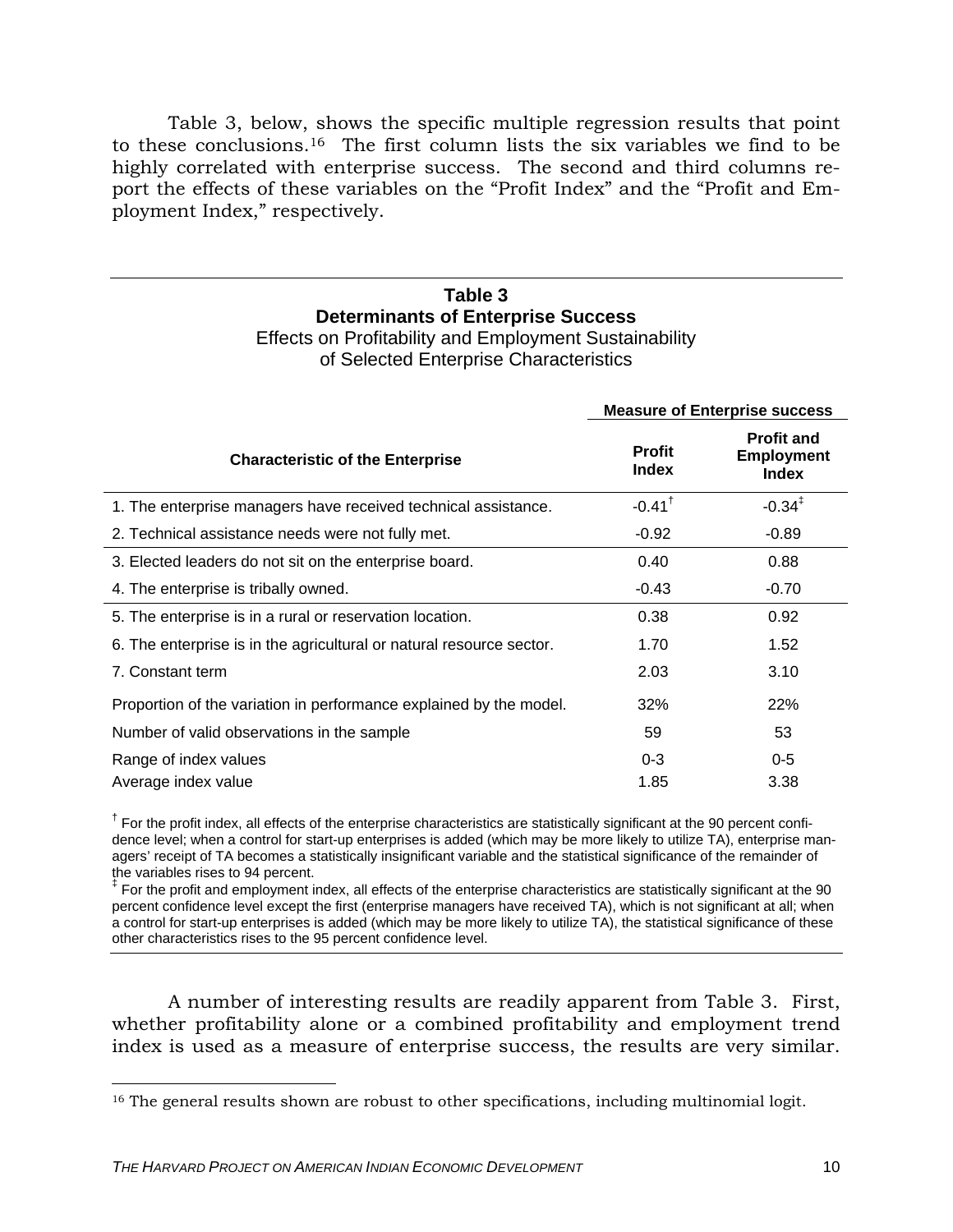Positive effects in the second column are associated with positive effects in the third column and vise-versa. Second, self-reported insufficiency of technical assistance (item 2 in [Table 3\)](#page-9-0) has as large negative effect on success.<sup>17</sup> Given the construction of the index scores, the data from this survey suggest that meeting unmet TA needs is roughly equivalent to increasing profitability by an order of magnitude or to positively changing the employment trend (since the change for item two is roughly negative one).[18](#page-10-1) Third, the independence of boards of directors is helpful for enterprise success (item 3 in [Table 3\)](#page-9-0). Fourth, the data indicate that tribal ownership tends to reduce both profitability and the chances of employment stability (item  $4$  in [Table 3\)](#page-9-0).<sup>19</sup> We discuss each of these points in greater detail below.

The fact that many Indian-owned enterprises appear to have remaining needs for technical assistance—despite the fact that many of them *do* receive TA—indicates that available assistance fails to meet these needs. Because Indian enterprises in the sample report unmet technical assistance needs in high correlation with diminished enterprise success, the real need may be for linked financial and managerial capital investments—that is, targeted, firm-specific TA, arranged in conjunction with capital investment. In fact, in the international arena, development institutions are already making this course correction. They are turning away from "aid capital" (i.e., foreign aid) and toward the development of private capital markets, particularly venture capital. The advantage of such markets is that they result in an alignment of investors' and firm managers' incentives—venture capitalists find it in their best interest to do all they can to facilitate appropriate knowledge transfers, minimize capital risk, and increase returns from start-up enterprises. Thus, the data appear to indicate that policy toward Indian enterprises ought to mimic venture capital models in at least one way—the combination of financial investment with knowledge transfer. Nonetheless, if we take federal "aid capital" as a given, the sur-

 $\overline{a}$ 

<span id="page-10-0"></span> $17$  Note that the presence of TA of any kind (item 1 in Table 3) was not strongly related to profitability and not related at all to the index of profitability and employment trends.

<span id="page-10-1"></span><sup>&</sup>lt;sup>18</sup> See notes 12 and 13. Note also that there may be a causal relationship in the other direction if respondents observe their firms doing badly and conclude from performance alone that they need more technical assistance (as opposed to marketing intelligence, capital, etc). Resolving causation on this issue is beyond the scope of this analysis; however, given the widespread need for human capital development in Indian Country, it is reasonable to presume as a starting point that, compared to non-Indian enterprises, the need for technical assistance is more acute.

<span id="page-10-2"></span> $19$  Characteristics 5 and 6 in Table 3 control for location (see note 14) and industry sector (see note 15). Given that the coefficients are significant and positive in both cases, it might seem that an indicated long-term strategy would be to open agriculture or natural resource-based enterprises in rural or reservation locations—but that conclusion is likely unwarranted. As discussed above, the influence of industry sectors on profitability is best measured by a much larger dataset. Moreover, the location variable may be picking up the "signal" of other characteristics not included in the analysis for lack of data.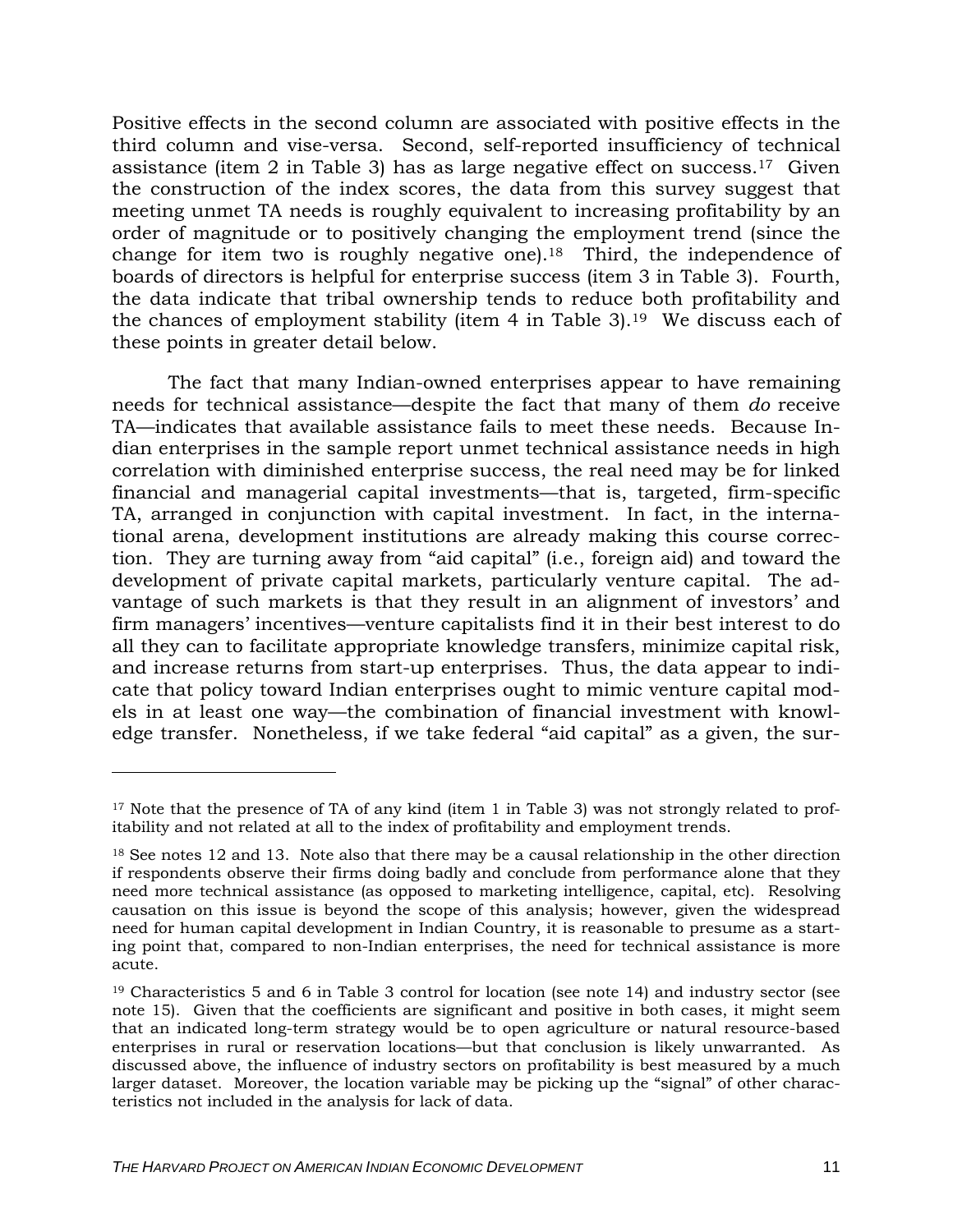vey data indicate that, to ensure a good return on investment, tribal enterprises also must have adequate access to technical and managerial skill development resources.

Additionally, the results underscore the importance of enterprise and tribal institutions. In our statistical tests, enterprises with corporate boards did not perform markedly differently than enterprises without corporate boards. Instead, it was the existence of a *non-politicized* board that mattered to success. Indeed, in this sample, all enterprises with a profit index score of zero lacked an independent board. The implication is that a board that serves as a buffer between the (inherently) political tasks of setting tribal direction and strategy and the more specialized and technical tasks of managing enterprises contributes to success. This result from the statistical data is congruent with the results from NCAI's case studies, which indicate that keeping political actors and their constituents' immediate concerns out of business decisions is beneficial to enterprise health.

Also of note, tribal ownership of enterprises is correlated with reduced enterprise success, even after accounting for the independence of boards. As discussed above, tribally owned enterprises face competing pressures (as do all government-owned enterprises): the pressure to raise profits for the community (that is, to be accountable to shareholders) and the pressure to meet other community needs such as employment training (that is, to provide benefits to constituents). These dual pressures and the always-present possibility that elected leaders can interfere in the day-to-day running of businesses in the name of constituent service place an extra burden on tribally owned enterprises. Thus, while independent boards may provide an increase in profitability, our data indicate there is an additional premium on good institutions of government where tribally owned enterprises are concerned[.](#page-11-0)20

The data did not support conclusions on any of the other questions posed in the bulleted list on page [6.](#page-6-0) To be specific, this dataset and our indices indicate:

- Employing tribal or other Indian workers does not have a statistically measurable impact (positive or negative) on firms' success.
- Advertising is not correlated with success.

 $\overline{a}$ 

• Exploitation of Indian resources or tribes' other comparative advantages (like special economic niches) does not measurably affect firms' success.

<span id="page-11-0"></span><sup>20</sup> An effort was made to poll enterprises on other attributes related to tribal governance (for example, whether they had recourse to effective dispute resolution mechanisms) in order to test the relationship established in Table 1; however, there was insufficient data to robustly test whether certain other non-board related governance mechanisms could overcome the negative influence of tribal ownership on our success indexes.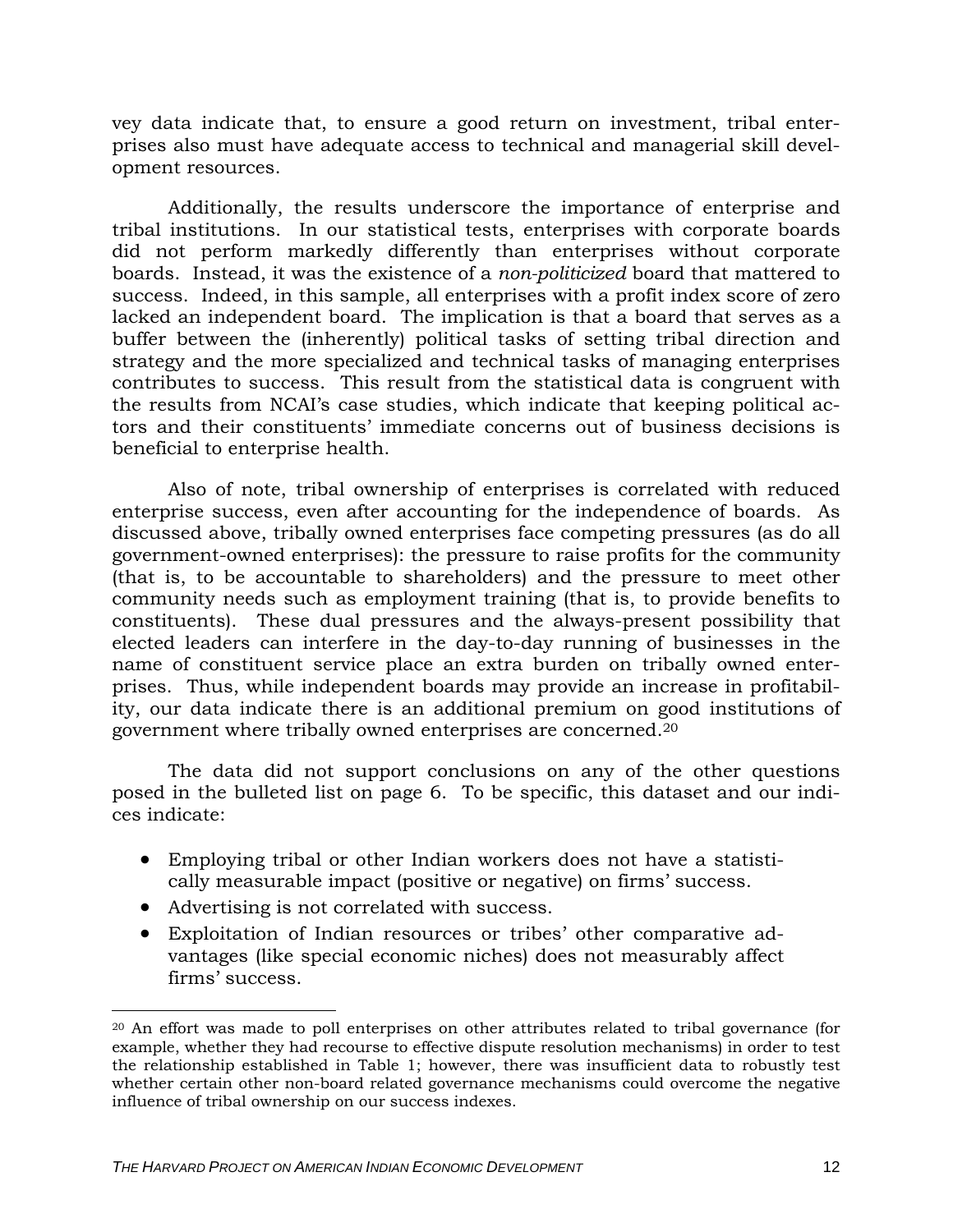• Management turnover does not appear to affect success.

There are plausible substantive reasons these strategies may have no bearing on firms' success. For example, advertising may be indispensable to certain Indian enterprises, but only because it is an essential component of *sector* enterprise behavior, and thus, it would have no effect on *Indian* enterprise profitability.21 Moreover, there may be a methodological reason this analysis could no[t id](#page-12-0)entify effects: the dataset may have been too small to assess the strategies' impacts. In any statistical analysis of this type, the useable dataset shrinks as missing data disqualify certain observations, and this dataset, in particular, was fairly small to begin with. In sum, to be sure that the above hypotheses can be ruled out, a broader sampling of enterprises would be needed.22

This is not the only sense in which the dataset may be too small. The average firm in this analysis had a profitability-and-employment rating of 3.33. In other words, failing firms and very marginal firms were markedly underrepresented in the sample. The average firm was fairly profitable and, for at least three years, provided a steady number of employment opportunities. This underscores our impression (raised in note 15) that self-selection bias is a major shortcoming of this dataset. Enterprise[s th](#page-8-2)at had gone out of business, of course, could not respond to the survey. Moreover, managers of enterprises that are struggling to survive may not have had the time or inclination to respond. Without these enterprises, this data sample is significantly skewed toward the successful end of the population of Indian enterprises. This inherent bias toward success may explain the counterintuitive result that management turnover does not affect success—it is likely that all Indian firms that suffered from management turnover remained unpolled.

### **Recommendations**

A recurring theme in the surveys and in NCAI's case studies is that effective enterprise and tribal governance matter to success. Enterprises that are insulated from political pressures are more successful. Where political leaders can interfere directly in enterprises, pressures tend to mount for them to do so—to the detriment of performance. Conversely, where mechanisms exist to separate strategic (that is, political) decision-making from operational (that is, managerial) decision-making, enterprises seem to perform better. Moreover, a critical shortage of technical assistance may be having a direct negative impact on tribal enterprise success. Without this technical assistance, investments by the federal government will fall short of their potential, and investments by the private sector may not be forthcoming at all.

 $\overline{a}$ 

<span id="page-12-0"></span> $21$  If there were an arms race in advertising in a given industry sector, it is plausible that no firm's advertising would yield significant differences in profitability.

<span id="page-12-1"></span><sup>22</sup> See also note 15.